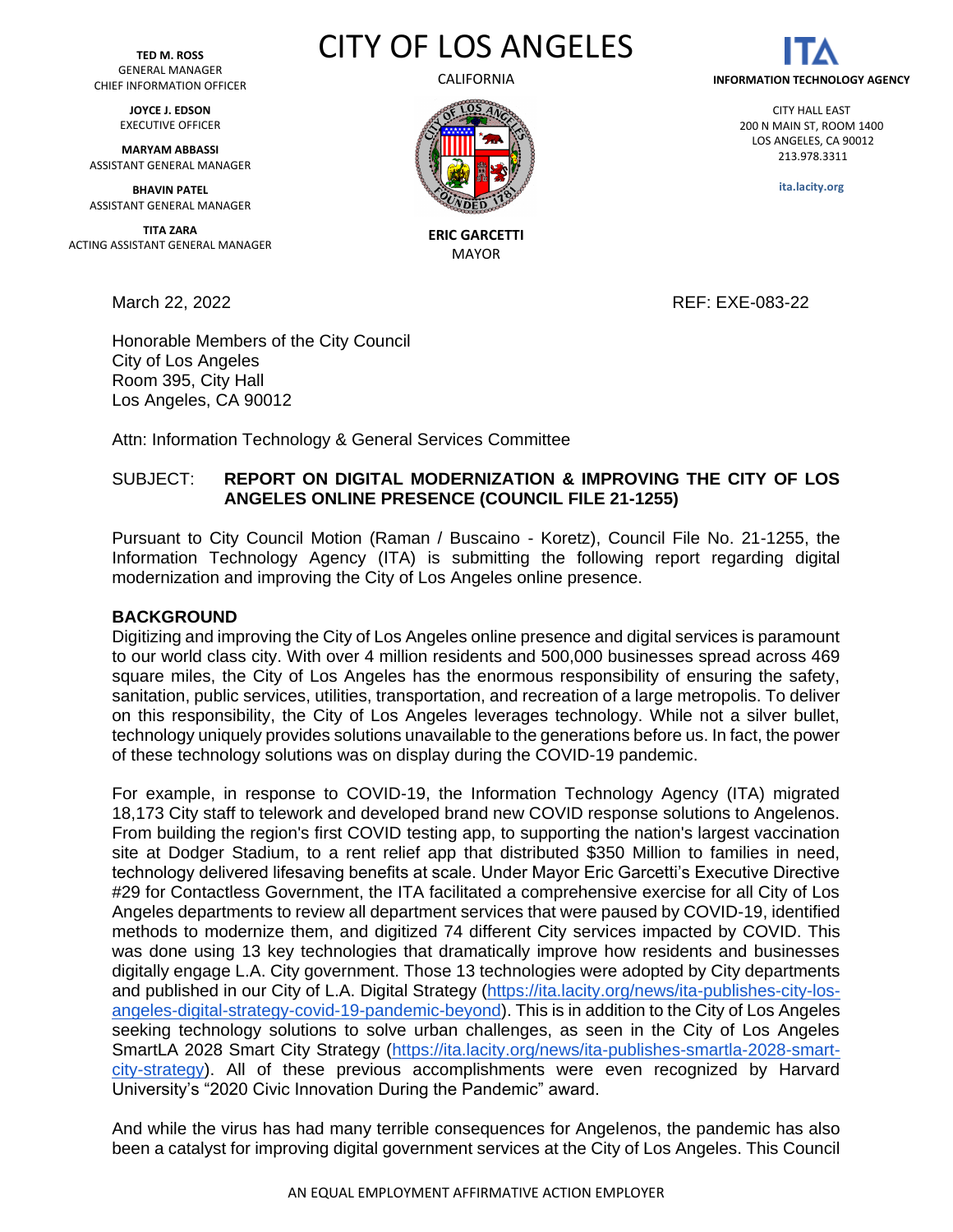Motion comes at a critical crossroads in the history of technology at the City of Los Angeles. Building on the progress made during the pandemic (e.g. migration to online services, City of LA Digital Strategy, Mayor's Executive Directive #29, etc), the City of Los Angeles has a unique opportunity to further digitally transform City department operations and establish a "new better", and not just a "new normal". Furthermore, the future promises even more evolving technology opportunities to engage, empower, and improve quality of life for Angelenos. From crypto to the metaverse to artificial intelligence, the ability of the City of Los Angeles to understand upcoming technologies and then implement them in a cost effective, secure, and ethical way, starts with modernizing our current digital presence so we can build future technologies on a good foundation. As L.A.'s residents, businesses, and visitors increasingly use technology to live, work, and play, improved digital services from the City of Los Angeles will improve resident engagement, government efficiency, economic opportunities, and customer satisfaction.

This report seeks to address each of the items requested from the ITA in the comprehensive Council File #21-1255 through the sections listed in Council Motion:

Section 1 - Improving LA City Websites and Online Presence Section 2 - Securing a New Gov Web Address Section 3 - Digitizing and Consolidating Access to Services with MyLA311 Section 4 - Recommendations to Ensure Internal Department Coordination

### **SUMMARY OF RECOMMENDATIONS**

The comprehensive nature of this Council Motion requires in-depth discussions in the following sections. For ease of understanding, the recommendations are summarized here:

- 1. The ITA to redesign LACity.org and re-launch under LACity.gov (pending federal agency domain name approval).
- 2. The ITA to review, consolidate, and update existing policies under a new City of Los Angeles Web Policy and Standards, with new sections to ensure all websites are under the LACity.gov domain, secure, mobile responsive, accessible, provide fillable online forms, support language translation, have online payment options, and have up-to-date content.
- 3. Instruct City of Los Angeles departments, elected offices, boards and commissions to:
	- a) Update their websites to adhere to the new City of Los Angeles Web Policy and Standards, maintain current and up-to-date information on websites, and notify the ITA Web Services Team [\(ITA.WebServices@lacity.org\)](mailto:ITA.WebServices@lacity.org) of new department and project websites to ensure Section 508 accessibility checks occur for timely resolution of any identified issues; and
	- b) Migrate their websites to a new LACity.gov subdomain, to be selected in accordance with the naming convention included in the new City of Los Angeles Web Policy and Standards; and
	- c) Update the Cyber Watch List maintained by the ITA Security Office [\(ITA.Security@lacity.org\)](mailto:ITA.Security@lacity.org) with their public facing apps, websites, and servers at least quarterly to allow cyber vulnerability scanning and adhere to the updated City of Los Angeles Information Security Policy, requiring all City Departments to implement cyber security controls and practices to protect from data breaches and cyber crimes; and
	- d) Report back with the resources needed, if any, to implement the above recommendations.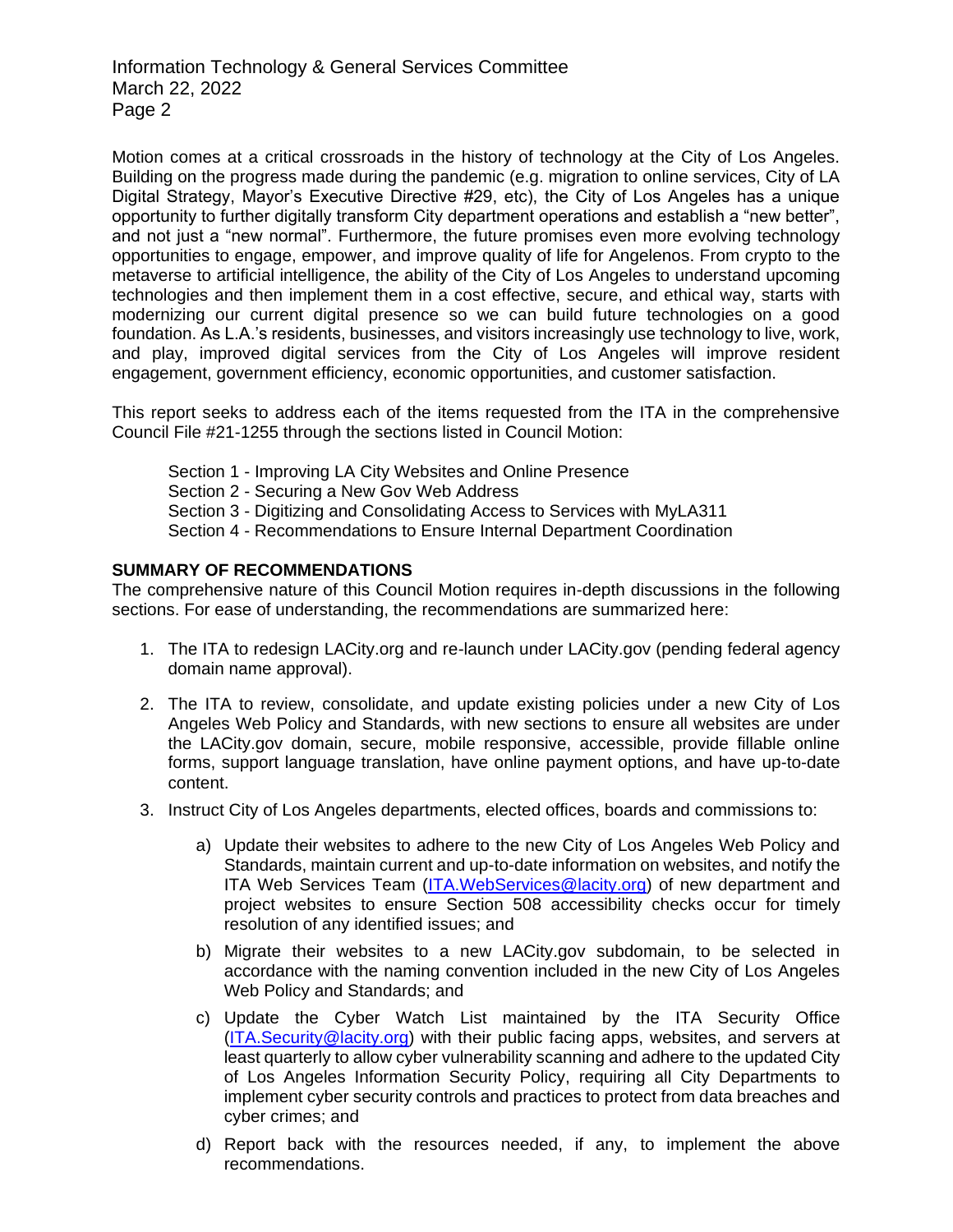- 4. Instruct the City Administrative Officer (CAO) to identify funding sources, to be considered by the City Council as part of the FY 2022-23 budget development process, for the following additional resources to increase ITA's capacity and capabilities for scanning more websites to ensure City of Los Angeles websites are easy to read, resolve broken links quickly, and are ADA Section 508 accessibility compliant.
	- a) Two (2) new positions in the class of Systems Analyst, Direct Cost of \$148,330 annually, to assist City of Los Angeles departments in conducting quarterly City of Los Angeles website reviews and providing results and findings to department webmasters for timely resolution of any identified issues; and
	- b) Approve additional annual funding in ITA's base budget, in the amount of \$65,000, to upgrade existing accessibility scanning tools; and
	- c) Approve additional annual funding in ITA's base budget, in the amount of \$16,000, for the purchase and implementing a cloud-hosted City of Los Angeles Data Lake platform to facilitate secure data sharing, data analytics, and the responsible use of emerging technologies, such as artificial intelligence, process automation, and machine learning.
- 5. The ITA to continue working with the Office of the Controller and City Council to perform a Citywide 311 Customer Strategy assessment using Grant Thornton consulting firm (Council File #21-0278) and, upon completion of the project, report back to the Council with its findings and recommendations to improve the MyLA311 processes and systems.
- 6. ITA to update the existing City of Los Angeles Information Security Policy requiring all City Departments to implement the necessary cyber security controls and practices, such as identity management system, data sharing standards and prompt remediation of known cyber vulnerabilities

## **DISCUSSION**

## **SECTION 1 - IMPROVING LA CITY WEBSITES & ONLINE PRESENCE**

The following items were listed by City Council in the section of improving LA City websites and online presence:

- *1. Ensuring Department Content is Easily Navigable from LACity.org*
	- The City of Los Angeles has over 120 official websites with tens of thousands of pages of content. The ability for L.A. residents and businesses to efficiently and easily access the information they desire (and the opportunity to show additional content that viewers may find useful) is the top priority for the Information Technology Agency Web Services Team. To accomplish this daunting task, the ITA subscribes to modern best practices for large website portals. Modern websites avoid including links to every service on their homepage, opting instead to curate their content and emphasize popular content, as well as, a search bar for hard to find content. This is exemplified through the nation's most popular websites (e.g. National Football League, Weather.com, U.S. Postal Service, ESPN, etc). Due to this Council Motion and recent ITA analysis of web traffic and focus group feedback, the ITA is planning to launch a modernized LACity.org website in Spring 2022 that will improve access to City department services using the following means: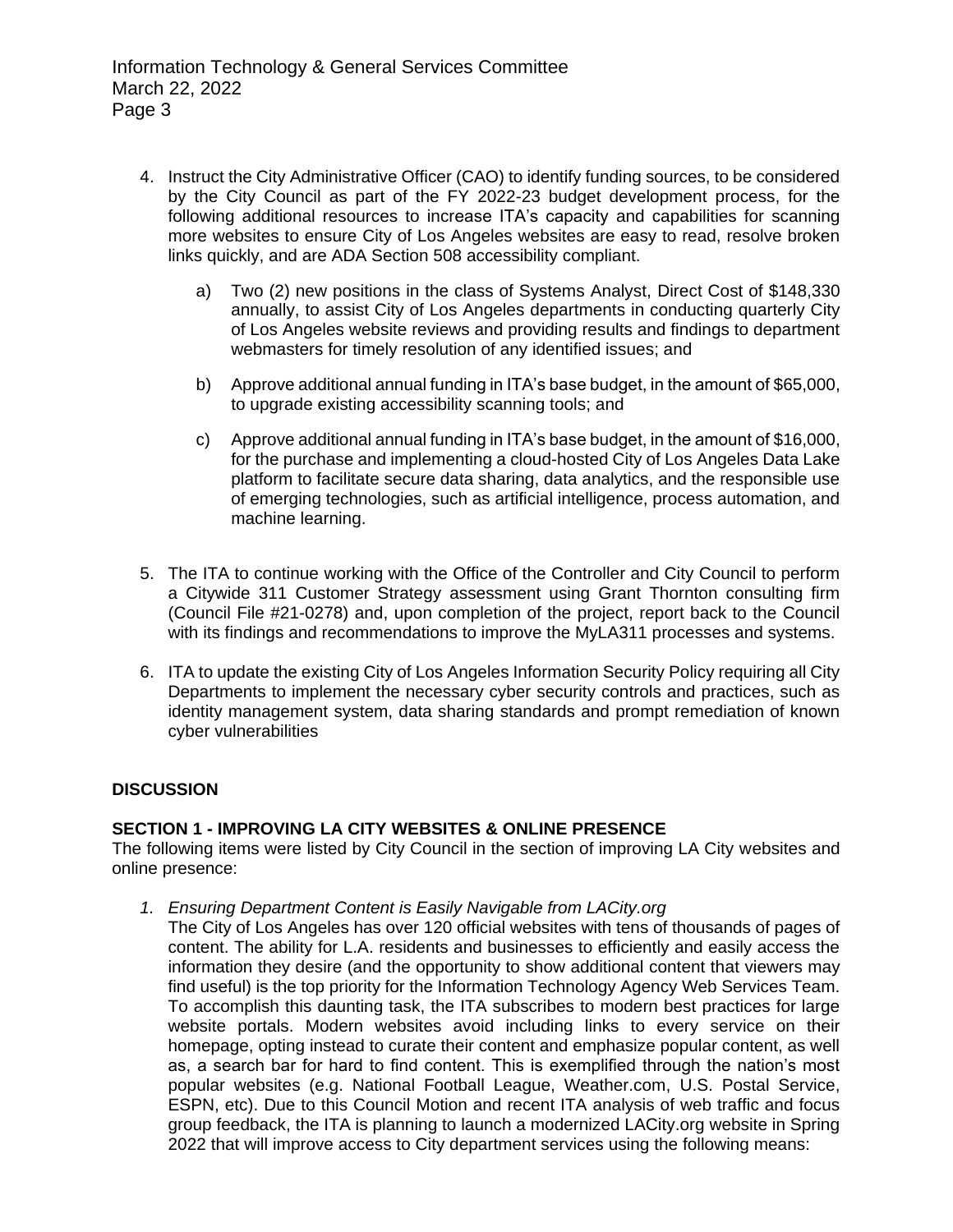- a. For Angelenos who like to navigate a website by topic, the ITA is grouping City services using web content curation. For example, the new LACity.org will help you find resident content and then popular resident services, such as trash collection, graffiti removal, access to elected offices, emergency preparedness, and police/fire non-emergency services. Businesses will have easier access to business tax information, contract opportunities, the L.A. business portal, etc.
- b. For Angelenos who like to search by keyword, the ITA is transforming our search engine access and optimization within LA City websites. The new LACity.org will make the search bar prominent on the front page and will soon search across LACity.org and other City websites. In other words, landing at LACity.org, you can easily search 'Parking Ticket', and be connected with the LA Department of Transportation Parking Ticket website.
- c. For Angelenos who like to navigate as a member of a demographic group (persona), the ITA is adding brand new LACity.org website options for youth, elderly, businesses, etc. In other words, for the first time, young Angelenos will visit LACity.org and find popular topics curated specifically for their age group. (find website information by over 55% of visits to LACity.org come through search engines (e.g. Google, Bing, etc).

Using modern web standards and usability practices, the City of Los Angeles is working to improve ease-of-use of our website regardless of how our residents like to surf the web.

## *2. Eliminating all Independent City Department Domains*

The ITA supports a standardization of City department website addresses (URLs) to provide easy-to-find access for L.A.'s residents and establish authenticity for official LA City websites so the public does not fall prey to cyber criminals who mimic official government websites. The ITA will work with City departments to establish and implement a naming convention (e.g. LACitySAN.org would become Sanitation.LACity.gov or LAPDOnline.org would become Police.LACity.gov). Once consensus is reached in the naming conventions, departments must work to advertise the changes and update all of their marketing materials and documentation. Visitors who land on the current website address can simply be redirected to the official City of Los Angeles URL web address. Of course, this must be performed with caution as several large City of Los Angeles websites have millions of annual visitors (e.g. LAPD, Library, Building & Safety) and this effort must not disrupt department operations or accessibility for our residents.

An additional item that will be included is the use of special project websites by City of L.A. departments and elected officials. For example, SaveTheDropLA.com and DisobeyVapeFacts.com are special project websites initiated by departments and elected offices, which have no apparent connection to the City of Los Angeles domain name. To improve the reputation of a special project website as City of LA official for our public and to improve its web traffic, the ITA proposes that project websites be added to the official domain name for the elected office or department. Like department websites, unique URLs can still be used, but web traffic should be redirected to the official City of Los Angeles domain. For example, SaveTheDropLA.com would be redirected to SaveTheDrop.Mayor.LACity.gov so visitors understand it is an official City of Los Angeles website and subsequent administrations could inventory the websites maintained by that office. To assist with transitions between elected offices, the ITA will present to that new office the list of websites used by the previous administration within 60 days of a new elected official being sworn in.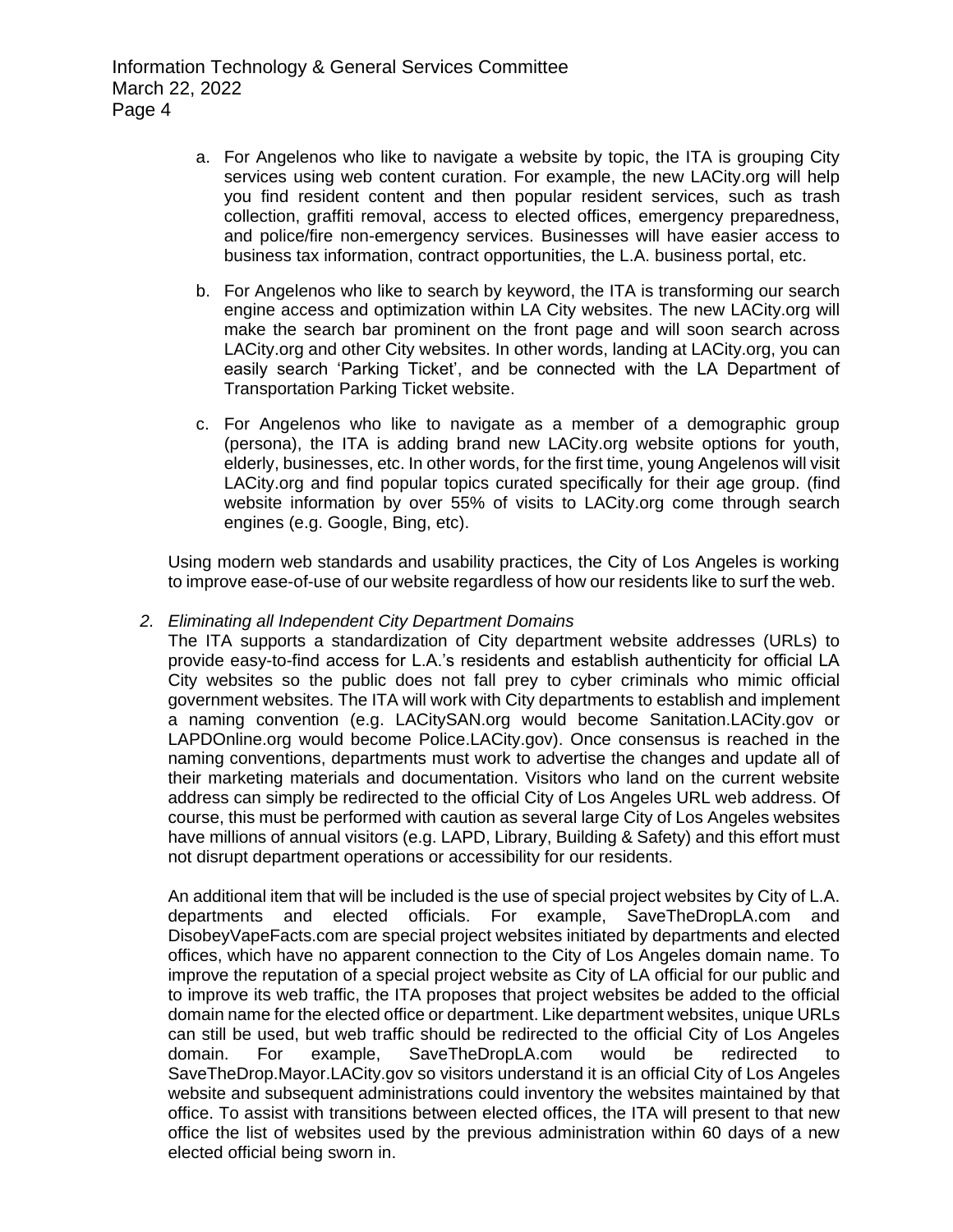The following is a potential timeline for adopting this specific request for department websites and department project websites from City Council:

## *Potential Timetable for Consolidating City Websites Under LACity.gov Domain*

- a. If approved by the City Council, the ITA will give a presentation on this topic to the Citywide Information Technology Policy Committee (ITPC) within 90 days. The ITA will explain the rationale, discuss the proposed LACity.gov subdomains, the expectations required to implement this, and have an open discussion with department webmasters to best understand any obstacles or concerns.
- b. Departments will be provided with their assigned LACity.gov subdomains based on the standard naming convention within 45 days after presenting to ITPC.
- c. Departments will be expected to migrate their websites to their LACity.gov subdomain within 120 days of receiving their assigned subdomain. Departments will be allowed to maintain their old URL so long as they are re-directing web traffic to their assigned LACity.org subdomain. This will ensure web traffic is not impacted and allow temporary continued use of marketing materials, flyers, and other documents in the interim.
- d. After one year, the ITA will assess the cost and benefit of eliminating old department URLs in favor of simply using the official, assigned LACity.gov subdomains.

## *3. Ensuring that City Websites are Mobile-Responsive*

As described in the Council Motion, mobile responsive websites dynamically respond to the device being used to view it. In other words, the website resizes itself whether you are using a traditional desktop computer, tablet, or smartphone. In an era when over 80% of American adults use a smartphone and residents will use a variety of devices to access LA City services, the ITA completely agrees with the importance of mobile responsive websites and has previously included it as a standard for City of Los Angeles websites. The ITA will incorporate this requirement into our upcoming City of Los Angeles Web Policy and Standards using the Citywide, multi-department Information Technology Policy Committee (ITPC).

## *4. Ensuring all City Websites Comply with ADA Section 508*

Section 508 of the Rehabilitation Act (29 U.S.C. § 794d) requires government agencies' electronic and information technology be accessible to people with disabilities, including employees and members of the public. In other words, ADA Section 508 requires City websites to take proactive steps to ensure accessibility across our diverse communities. Towards this end, the ITA maintains an inventory of the 120+ departmental websites and uses an automated scanning tool each quarter to assess Section 508 compliance. The results of these accessibility checks are shared with City of Los Angeles webmasters each quarter and provide specific issues that need to be resolved for each website (e.g. incorrect document properties, failed bookmarks, failed alternate text, etc). This approach was implemented in the last few years and has worked well for these sites.

However, not all City of Los Angeles websites are being scanned and improved in this way. Specifically, hundreds of "project" websites are not included. These websites are not standard departmental websites, but are special purpose project websites launched for a specific initiative. For example, the City of Los Angeles Bureau of Engineering maintains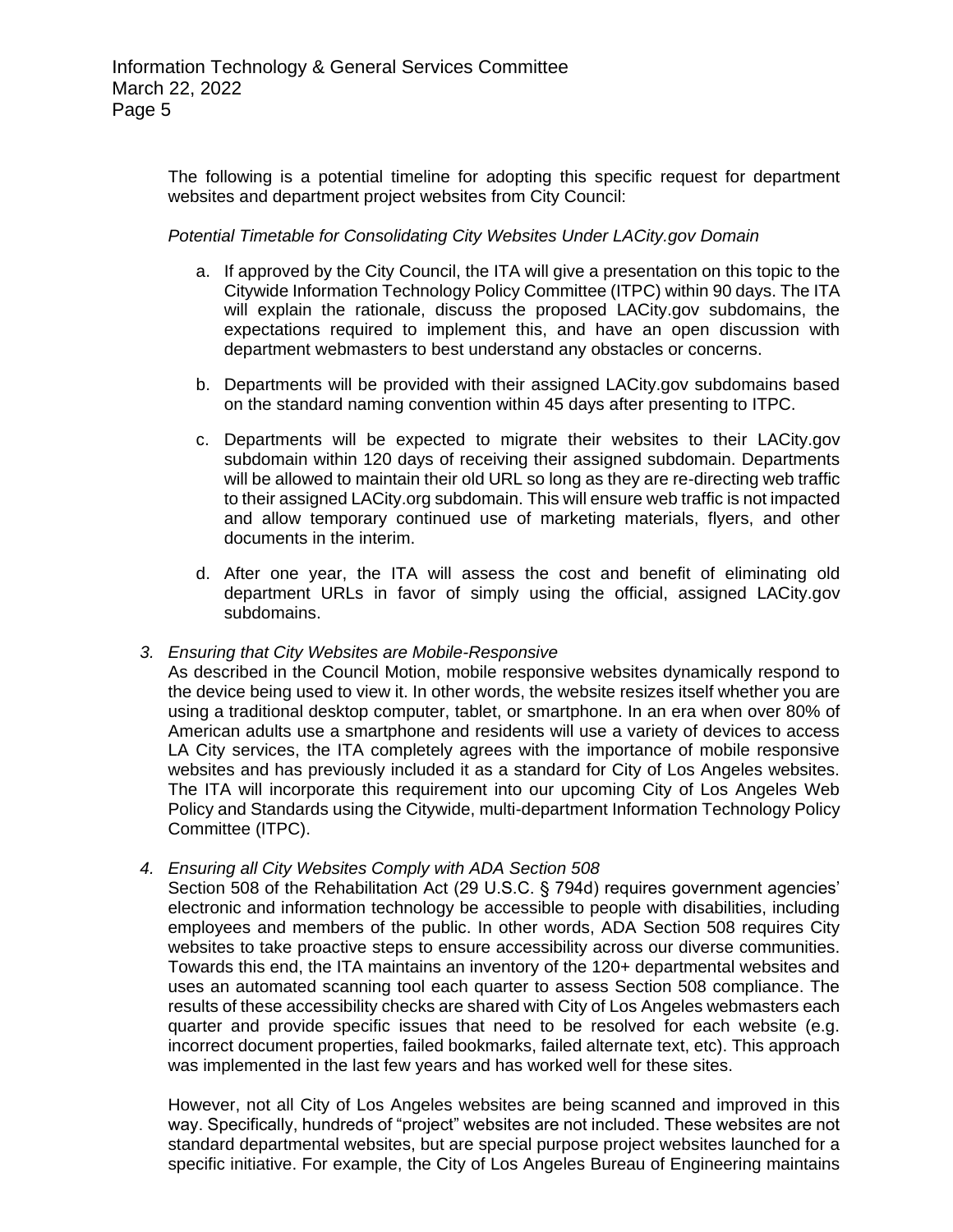their departmental website at [https://eng.lacity.org/,](https://eng.lacity.org/) but also maintains project websites for significant engineering projects, such as the Sixth Street Viaduct [\(https://www.sixthstreetviaduct.org/\)](https://www.sixthstreetviaduct.org/). These websites are created ad hoc by departments, are often not known by the ITA when they are launched, and are large in number so scanning them would require additional budget for existing tools. To resolve this, the ITA will add a section to the upcoming City of Los Angeles Web Policy and Standards that requires departments to notify the ITA of new department and project websites to ensure Section 508 accessibility checks occur on a quarterly basis. As the size and the scope of auditing websites increases, so will the need for ITA tools to increase its capacity to scan more websites. In addition, as our website scans increase so will the demands on ITA staff who will need to field questions, suggest solutions, and schedule training for City webmasters to fix issues that the audits may reveal. Staff time will also be needed to ensure the auditing tools are configured to scan websites correctly and reports are delivered in a timely manner. To be able to address these needs the ITA will seek an additional \$65,000 of annual budget to upgrade existing accessibility scanning tools and an additional two Systems Analyst position authority at an annual cost of \$148,330 so they can accommodate the volume of hundreds of additional project websites.

### *5. Resources Needed to Translate Website Content*

According to the U.S. Census, Los Angeles is a global city with over 175 spoken languages across its various communities. Government services must be accessible to Angelenos, so websites must provide an ability to translate from English into common written languages. To tackle this challenge, private sector companies heavily leverage tools like Google Translate, which auto translate web content in more than 108 languages. Using this method, a website visitor has the website automatically translated into their language of preference if their browser settings are set up that way. If not configured in the browser already, website visitors select the Google Translate widget at the top of the website and select their language of preference (see graphic below):

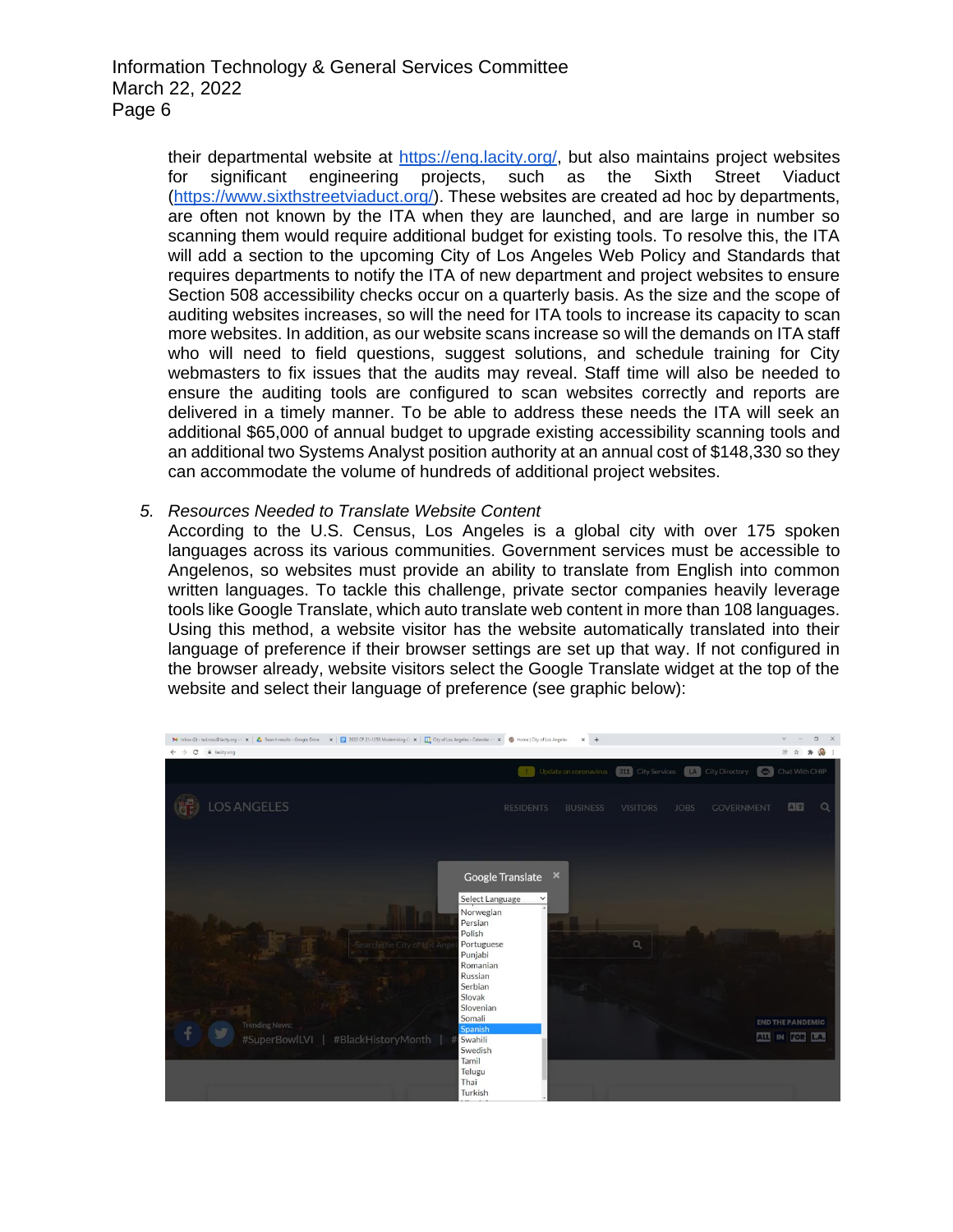



This feature has been provided without cost by Google to government agencies, such as the City of Los Angeles. Understandably, machine translation continues to improve, but is not perfect, especially with technical wording and content.

As an alternative, the City of Los Angeles could hire human translation services that manually translate website content from English to another language and then the City would need to host a separate version of the website in that language. While this approach could not cover all 108 languages found in Google Translate, it would provide high quality language translation for specific languages that were funded. This would involve an estimated one-time cost of \$48,125 per language and require the maintenance of a completely separate instance of the website. In addition, there would be annual ongoing costs for translation depending on the number of pages updated each year (likely \$10,000+ per year per language). Based on ITA's research, it is rare for municipal government websites to perform human translation and maintain separate websites based on language. Cities such as New York, Chicago, Houston, Philadelphia, Seattle, Phoenix, and San Diego have all opted instead for machine translation using Google Translate.

In addition, and most importantly, human translated websites are difficult and slow to update. Updating a single page of the 550 separate web pages in LACity.org, would require the updated content, waiting for multiple translations of the content, and the publishing of the content to each separate website. Website updates are typically time sensitive and would be problematic to wait days to make the update across various languages. At this time, the ITA does not recommend human translation services for LACity.org based on the aforementioned reasons. However, automated language translation with Google Translate should be a LA City standard and the ITA will include this as a section to the new City of Los Angeles Web Policy and Standards for City departments, requiring at least automated translation for all City of Los Angeles websites.

#### *6. Protocols for Resolving Broken Links on All City Websites*

Broken links can be a frustration for visitors of any website. With City of Los Angeles departments maintaining tens of thousands of pages of web content, it is possible for broken links to happen accidentally. As a result, the ITA scans 120+ City department websites for broken links as part of our quarterly audit. When broken links or apparent misspellings are found, the ITA sends the details to department webmasters for resolution.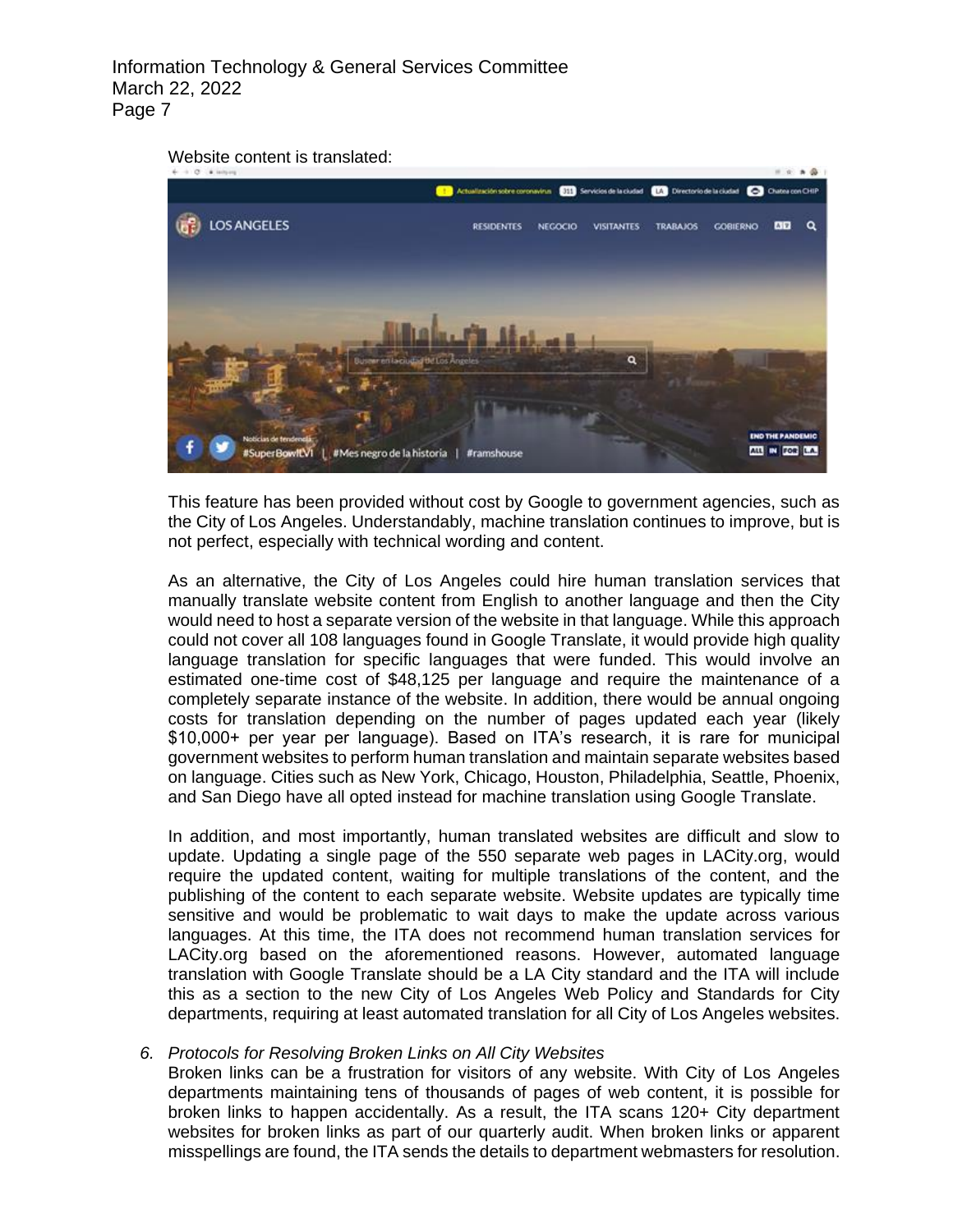While this has been very successful, hundreds of "project" type websites do not receive this service. As described in Section 1D above (ADA Section 508 compliance), the expanded accessibility checks for project websites would include details on broken links as part of the quarterly audit. This is at an estimated additional annual cost of \$65,000 that the ITA will request as part of the budget process.

### *7. Ensuring City Department Content is Up-to-Date*

Websites and the MyLA311 City Services Directory are relied upon for accurate and timely information. Whether during normal day-to-day questions or during a natural disaster, Angelenos expect to rely on the information posted on official City of Los Angeles websites. As such, it is a critical responsibility for City of Los Angeles departments, including ITA, to maintain current and up-to-date information on websites. Towards this end, the ITA periodically emails City department webmasters and MyLA311 Liaisons to update online content, especially the MyLA311 City Services Directory articles used by 3- 1-1 to assist the public. In addition, ITA staff and managers who identify out-of-date information take the responsibility of contacting the webmaster for the website. However, unless you are a subject matter expert in the specific website content, there is a difficulty in catching out of date information.

The ITA will add a section to the upcoming City of Los Angeles Web Policy and Standards that requires departments to perform a periodic review of their website content to ensure it is up to date. ITA also engages in Service Level Agreements with departments to maintain the MyLA311 City Services Directory in a timely manner.

#### *8. Ensuring City Department Content is Easy to Understand*

Government has a bad reputation for acronyms and technical jargon. However, the residents and businesses that we serve require easy to understand language and website content. In fact, complex and technical language is more than just frustrating, but can actually exclude entire communities from accessing City services. As a government that should be by the people and for the people, easy to understand websites are the top goal for the City of Los Angeles. However, a difficulty comes from the fact that websites necessarily are contributed to by thousands of different staff across 45 different City departments. These subject matter experts are responsible for adding and maintaining the content. These employees are not experts in copywriting or usability. In addition, these contributors have frequent turnover, so training them would be a constant exercise.

The ITA proposes an automated readability tool that could be purchased and utilized to scan City departments websites and provide a readability score (additional annual budget is required). Using the universally accepted Flesch-Kincaid method, websites could be scanned each quarter and score for their "reading ease" and "required grade level of education". This Flesch-Kincaid approach has been successfully used by school districts across the country, the U.S. military for field manuals (ensuring readability by their diverse recruits), and the State of Florida for insurance contracts (to name just a few examples). The City of Los Angeles should set a goal for ensuring that every website could be understood by 8th/9th grade levels of education and use this proposed tool to measure against that goal every quarter. A contract for web content copywriting services could be established so City departments have an option to pay for assistance to meet these goals. The City of Los Angeles currently uses a tool for quarterly ADA Section 508 accessibility scans. For an additional cost of \$65,000 per year, additional features of this tool can be turned on and used to perform readability scanning with one simplified dashboard for department webmasters. The ITA would utilize this tool every quarter and provide the scores to City departments as part of the quarterly website audit.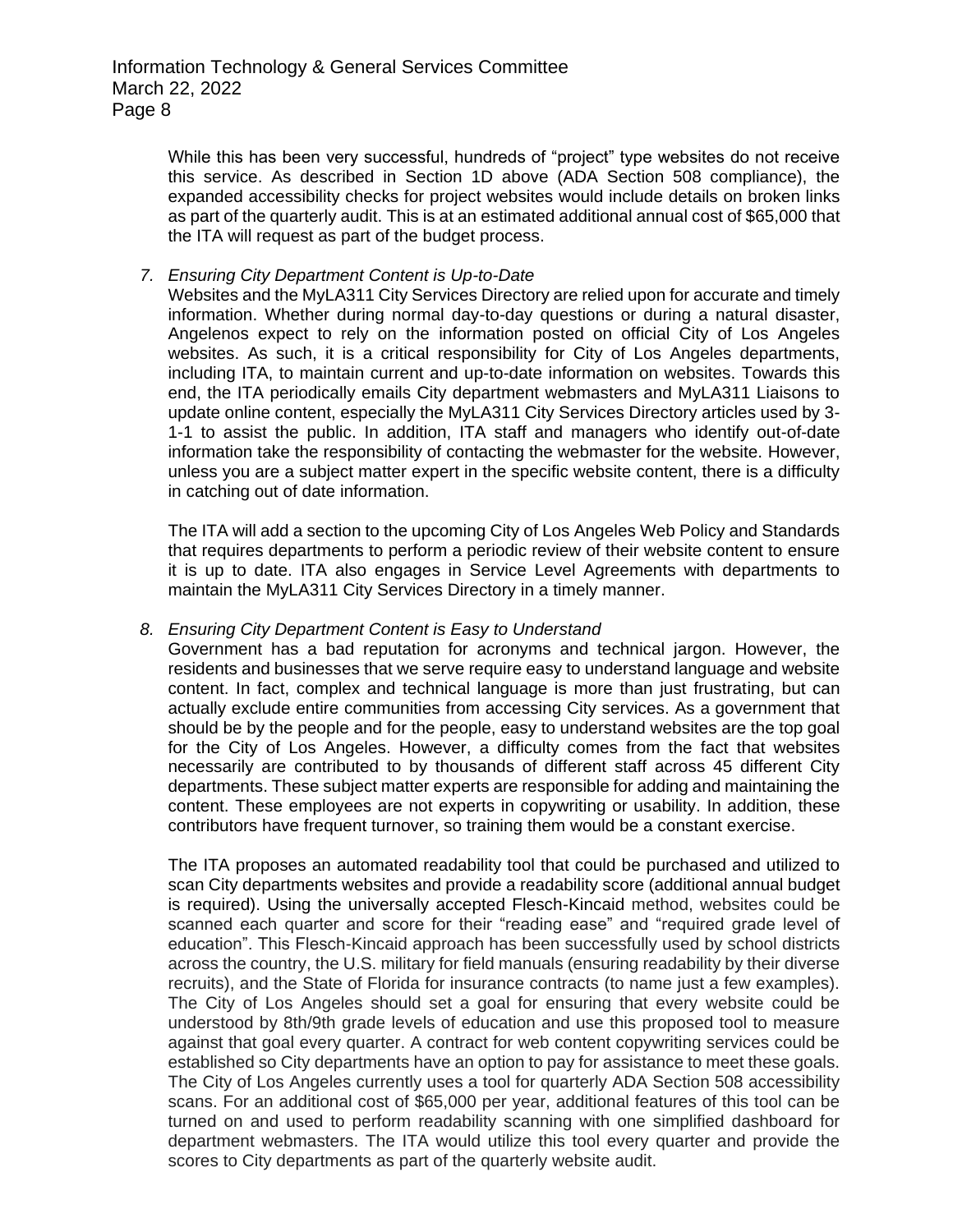- *9. Ensuring City Department Websites Include Disclaimers & Privacy Policies* All City of Los Angeles websites should include a link to the official City disclaimer and privacy policy (as reviewed by the City Attorney's Office) in the footer of their website. The link should simply take the visitor to [disclaimer.lacity.org](https://disclaimer.lacity.org/disclaimer.htm) and <https://disclaimer.lacity.org/privacy.htm> respectively. This requirement will be codified as a section in the upcoming City of Los Angeles City of Los Angeles Web Policy and Standards that the ITA will draft and gain approval through the multi-department Information Technology Policy Committee (ITPC).
- *10. Ensuring City Department Websites Are Securely Hosted (e.g. SSL)*
	- Secure Sockets Layer (aka SSL) is an encryption-based Internet security protocol to ensure privacy, authentication, and data integrity when visiting a website. SSL must be implemented through a digital SSL certificate for each website, allowing safe and secure browsing of that website. SSL became a standard in 2014 when Google and other search engines began favoring websites with SSL in their search results. Since that time, search engines have notified users when a website lacked an SSL certificate in the form of warnings and errors. Since 2016, ITA has installed updated versions of SSL on ITAmanaged websites. While many other City of Los Angeles departments have followed, the ITA agrees that SSL is a requirement for modern websites and will include it as a section to the upcoming City of Los Angeles Web Policy and Standards.

## **SECTION 2 - SECURING A NEW .GOV WEB ADDRESS**

The following item was listed by City Council in the section of securing a new .gov website address for LACity.org:

Los Angeles was an early adopter of publishing a municipal website. At the time that LACity.org was acquired, it was common for municipal governments to use the .org domain. However, since that time, it has become the standard for municipalities to use the .gov domain. Until last year, the City of Los Angeles had few options for an easy-to-use .gov domain name. Based on the official naming convention, the City of Los Angeles would have been required to use the awkward "LosAngeles-CA.gov". However, with recent changes in .gov naming requirements last year, the City of Los Angeles now has the opportunity to pursue LACity.gov. The ITA is in the process of applying for this domain through the federal Cybersecurity & Infrastructure Security Agency (the governing board for .gov domain names). This process has required personal participation and authentication of the request through the Mayor's Office. We expect a response within the next couple of months. Once approved, the implementation will require some programming, testing, and advertising by ITA staff of the new website domain. For an interim period of time, both LACity.org and LACity.gov will get visitors to the proper LACity.gov webpage.

## **SECTION 3 - DIGITIZING/CONSOLIDATING ACCESS TO SERVICES ONLINE & 311**

The following items were listed by City Council in the section of digitizing and consolidating access to City services online and within the MyLA311 system:

*1. Ensuring City Department Services Are Accessible Thru MyLA311 or Other Site*

City of Los Angeles services need to be digital and easy to access. During the COVID-19 pandemic, City departments, working with the Information Technology Agency, had to rapidly pivot to providing contactless digital government services. In 2020, the Office of Mayor Eric Garcetti formalized this concept under Executive Directive #29 (Contactless & People Centered City Initiative), under which City of Los Angeles departments must "facilitate remote, digital interactions during and after the pandemic -- saving people time, money, and frustration, while improving public health, accessibility, and convenience." Taking on this challenge, the Information Technology Agency facilitated a comprehensive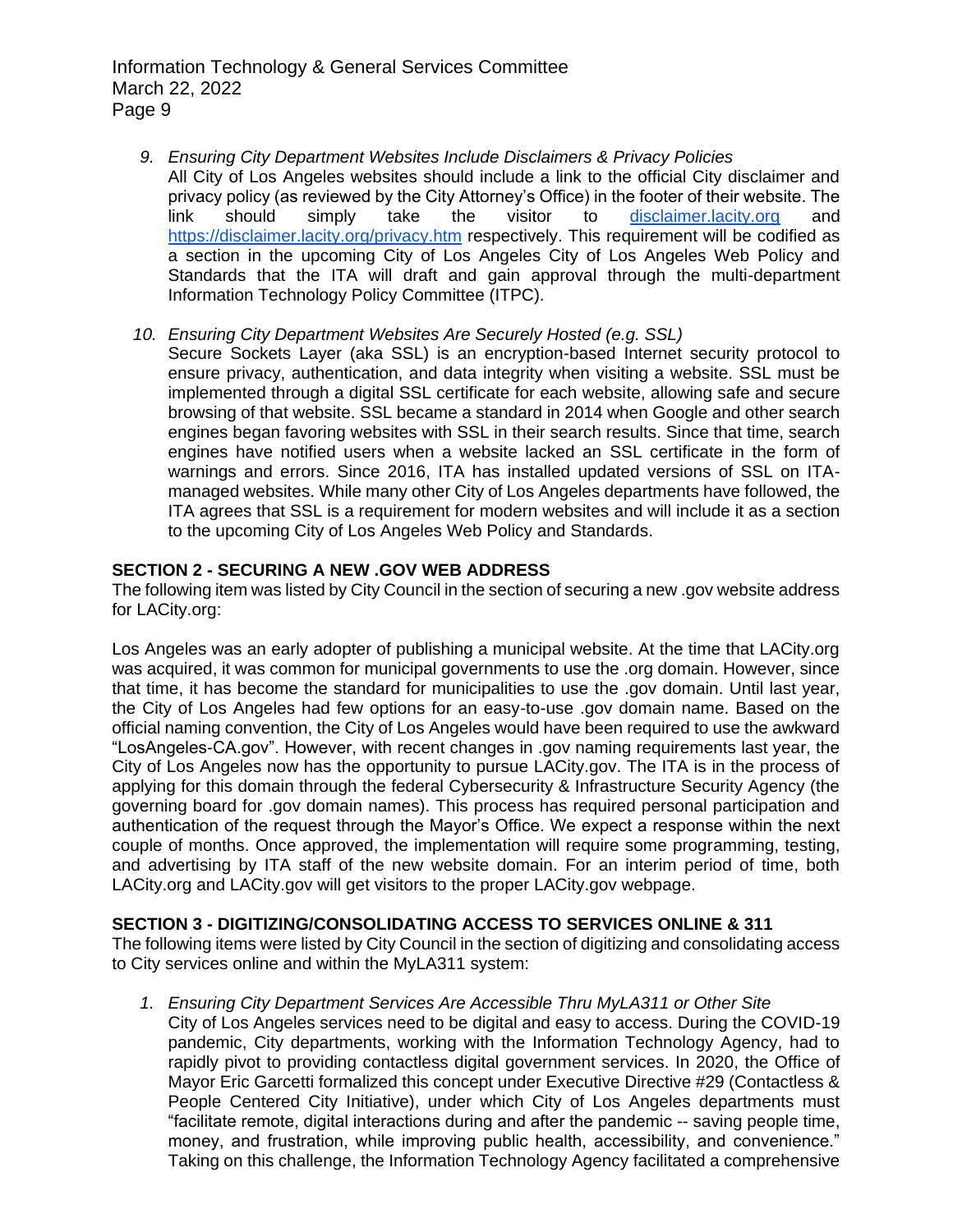exercise for all City of Los Angeles departments through the Citywide Information Technology Policy Committee (ITPC). The challenge was simple: review all department services that were paused or reduced by COVID-19 and identify methods to digitize and restore them. After two months of reviewing 97 different City of Los Angeles services impacted by COVID-19, the Citywide ITPC team identified 13 key technologies that, if implemented, would dramatically improve how residents and businesses digitally engage L.A. City government. Those 13 technologies were adopted as a digital playbook and incorporated into our L.A. digital strategy [\(https://ita.lacity.org/news/ita-publishes-city-los](https://ita.lacity.org/news/ita-publishes-city-los-angeles-digital-strategy-covid-19-pandemic-beyond)angeles-digital- [strategy-covid-19-pandemic-beyond\)](https://ita.lacity.org/news/ita-publishes-city-los-angeles-digital-strategy-covid-19-pandemic-beyond). The ITA has established contract vehicles for these technologies and is now providing bi-monthly training sessions on these digital topics to ensure department services are online and accessible under this Mayor's Executive Directive to City departments.

In addition, the ITA is working with the Office of the Controller and City Council to perform a Citywide 311 Customer Strategy using Grant Thornton (as the hired consulting firm). Through Council File #21-0278, the consultant is working with the ITA, City departments, and elected officials to recommend improvements to the MyLA311 system and related customer service and fulfillment processes. They will help identify services that should be added to MyLA311 and handled by the 311 call center, as well as to identify those that are best handled by department subject matter experts. MyLA311 has become an essential one-stop resource for Angelenos to get City of Los Angeles information and request City services, such as bulky item pickup, pothole repair, graffiti removal, and cleaning up illegal dumping. In fact, over 2.1 million 311 requests were received in 2021 alone (a 39% increase from five years ago). The ability for commonly requested City services to be available to the public through this centralized resource is critical for the public's accessibility and ease of use. The ITA expects findings from this study in Summer of 2022.

## *2. Digitizing All City Department Paper Forms*

Through the Mayor's Executive Directive #29 and the Citywide 311 Customer Strategy (CF 21-0278) mentioned in Section 3A above, the ITA will be working with City departments and elected offices to identify manual processes that need to convert into digital forms and be moved online or into the MyLA311 system.

## *3. Replacing PDF Forms with Fillable Online Forms*

The Portable Document Format (.pdf) is a file format developed by Adobe in 1992 to allow the viewing of electronic documents independent of software or formatting. Digital tools have come a long way since that time. PDF documents can be cumbersome to complete, hard to read due to dense formatting, and difficult for search engines to optimize (reduces traffic to the website). Often, it is preferred to instead build the form securely into the website. City of Los Angeles websites are maintained by a variety of department webmasters. The enterprise website is maintained by the ITA (LACity.org) and departmental sites often have their own webmasters. Through the LA Digital Strategy (mentioned in Section 3A above), the ITA, working with City departments, has established standards for web forms and case management systems. While there may be some limited exceptions where a PDF form is preferable or a department lacks budget to make the transition to web forms immediately, the ITA will add a section requiring this to the upcoming City of Los Angeles Web Policy and Standards.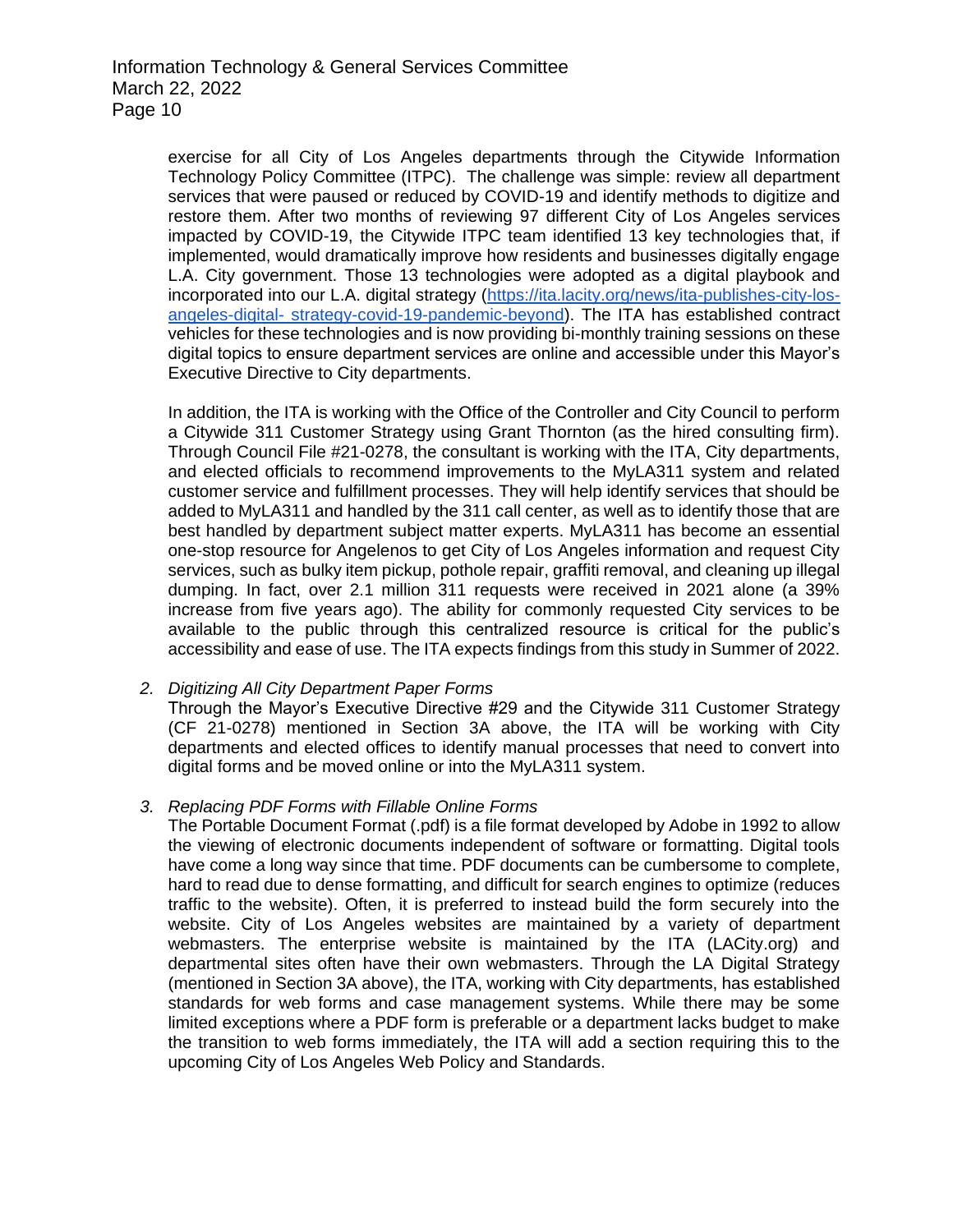*4. Ensuring That e-Signature is Offered to the Public*

Electronic signatures (e-signature) are an electronic process that indicates acceptance of an agreement or record. E-Signatures allow departments to accept a digital, not handwritten, signature as a legally binding acceptance of an agreement and then store the signature in a database for recordkeeping. E-signatures codified in the Electronic Signatures in Global and National Commerce (ESIGN) Act and Uniform Electronic Transactions Act (UETA). E-signatures have the same legal status as handwritten signatures across the United States. E-signatures are already used across many business processes at the City of Los Angeles and are fundamental to digital and "contactless" government services. Without e-signature, a City of Los Angeles department is limited in the services they can provide to residents or businesses, as various use cases will require a formal signature process along certain checkpoints (e.g. sign-off on a permit). As part of the City of Los Angeles Digital Strategy and Mayor's Executive Directive #29, the ITA established a Citywide contract for e-signature and has provided multiple trainings for City departments in the use of the tools. The ITA will add a section to the upcoming City of Los Angeles Web Policy and Standards requiring that e-signature be offered to the public by City departments.

- *5. Ensuring That Department MyLA311 Services Are Categorized & User Friendly* MyLA311 has become an essential one-stop resource for Angelenos to get City of Los Angeles information and request City services, with over 2.1 million 311 requests received in 2021 alone (a 39% increase from five years ago). Usability of the MyLA311 mobile app and website is fundamental to resident's ability to request City services in an easy-to-use method. This requires that the hundreds of City of Los Angeles services be documented, streamlined, consolidated, categorized, and made user friendly. The ITA is working with the Office of the Controller and City Council to perform a Citywide 311 Customer Strategy using Grant Thornton as the consulting firm (Council File #21-0278). Part of this effort is a review of existing 311 services and recommendations for methods to streamline, categorize, and simplify MyLA311 service requests and knowledge base content. The ITA expects the findings in Summer of 2022.
- *6. Ensuring That MyLA311 Services Have Service Expectations Communicated* The ITA is working with the Office of the Controller and City Council to perform a Citywide 311 Customer Strategy using Grant Thornton as the consulting firm (Council File #21- 0278). This effort will include proposals from the consultant on the best method to communicate service expectations at the time a service is submitted and a solicitation of feedback when the service is completed. The ITA expects the findings in Summer of 2022.
- *7. Integrating Online Payment Abilities into MyLA311*

Online payments are a payment gateway to allow electronic payments through a website. Online payments can securely receive digital payments without having to store the sensitive payment details (e.g. credit cards) in the app. This is an important tool to ensure customers can simply pay a bill or service charge and to protect City departments from having to comply with complex federal Payment Card Interface (PCI) requirements.

ITA is currently working with the Office of Finance (OOF) to create the integration with their new electronic payment vendor to ensure that customer credit card payments are secured according to PCI requirements. ITA is also working with the Controller's Office to provide departments who would like to offer electronic payment services, but do not have an invoicing mechanism to leverage the City's Financial Management System (FMS) to create the required digital invoice to integrate with the ITA Enterprise e-Pay portal and the OOF credit card/check payment vendor. It is anticipated that this work will be completed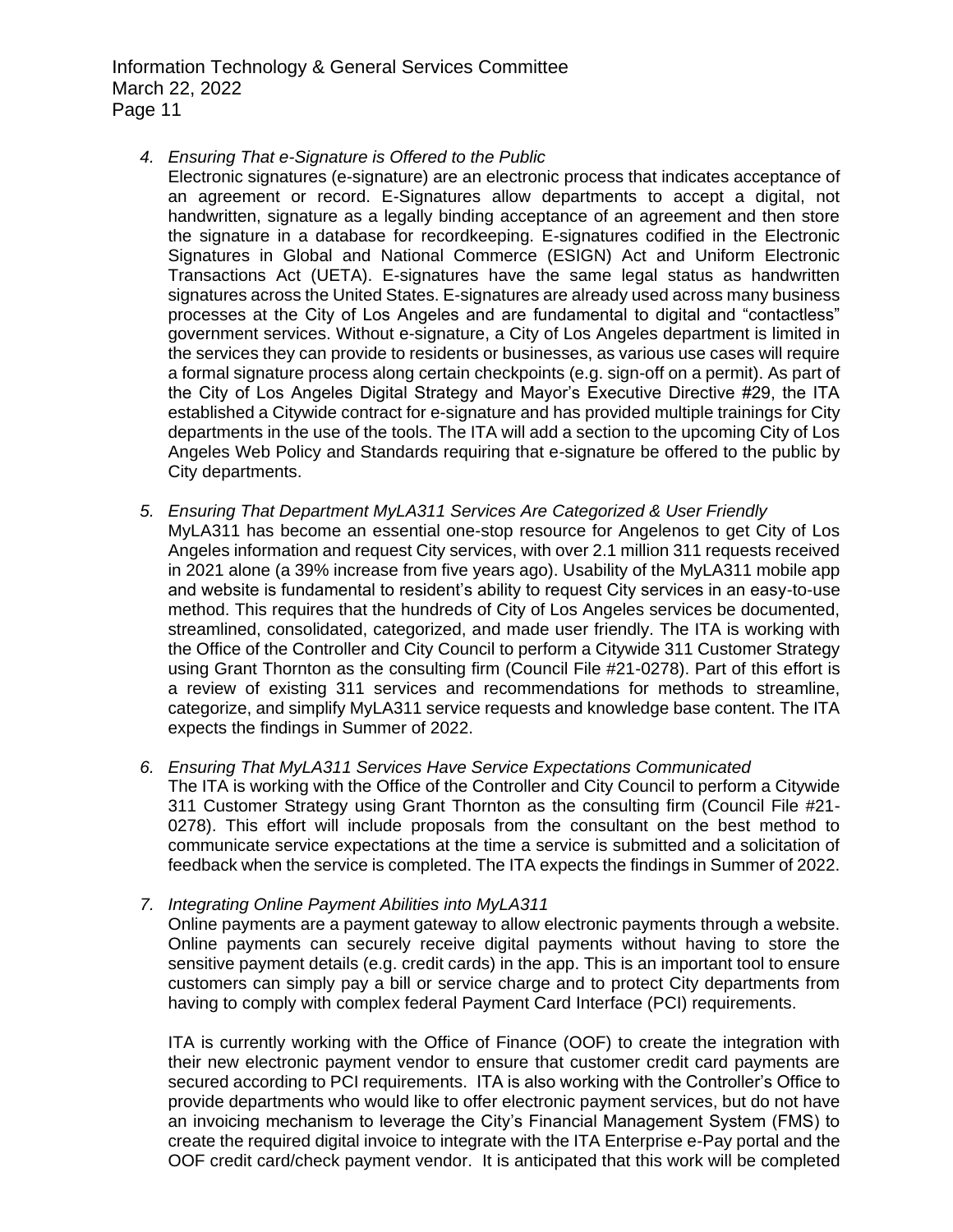and available for departments to utilize shortly after OOF finalizes their contractual agreement with the credit card vendor. As the ITA, along with the Office of Finance and the Office of the Controller, is in the process of standardizing the City of Los Angeles online payment portal platform, the ITA will add this capability for departments as a section to the upcoming City of Los Angeles Web Policy and Standards.

*8. Ensuring All City Departments Utilize City's Unified Digital ID (Angeleno Account)* Angeleno Account is a unified digital identity management (IDM) platform for the City of Los Angeles. Introduced by the Information Technology Agency, the Angeleno Account allows residents and businesses easy online access to all City of Los Angeles apps and websites through a single user ID and password (Angeleno Account). Prior to the Angeleno Account, LA City residents, businesses, and visitors were required to set up a new user account and password for each City app. This is frustrating for users, prone to security issues, expensive for City departments, and provides the City of Los Angeles with little customer information about its users and their needs. The Angeleno Account provides uniform access to City digital services, an easy-to-use login screens across all City of LA apps and websites, reduces user data entry, incorporates modern security features, provides easy discovery of other City services by residents, and less work and cost for City departments (ITA managed login screen). While the use of Angeleno Account is mandated through the Mayor's Office through Executive Directive #29, the ITA will also add a section requiring it in the upcoming City of Los Angeles Web Policy and Standards.

## **SECTION 4 - RECOMMENDATIONS TO ENSURE INTERNAL COORDINATION**

The following items were listed by City Council in the section of recommendations to ensure internal coordination:

- *1. Protocols to Ensure Departments Integrate Into City's Internal Identity System*
	- The City's internal identity management system provides secure authentication and access for employees to City of Los Angeles systems and data. Integrated with the City's payroll system, our internal identity management system ensures that the right employees have the right level of system and data access and limits risk associated with ransomware.

To ensure City of Los Angeles departments integrate with the City's internal identity system, the ITA recommends the following:

- a. Under the authority granted to ITA in Los Angeles Administrative Code Section 22.648, the ITA will update the existing City of Los Angeles Information Security Policy to require use of the internal identity system by all City departments and work with City departments to establish a reasonable compliance date. The City of Los Angeles Information Security Policy is an existing, comprehensive, internal policy used by City departments to ensure the necessary cyber security controls and requirements to best protect from data breaches and cyber crimes.
- b. The ITA will work with LA City departments on a reasonable deadline for all City departments to make the transition. After that date, City applications that use another identity management system may be disconnected from the City network until they comply.
- *2. Protocols to Ensure Departments Allow Secure, Electronic Data Sharing* The City of Los Angeles is a leading open data city, even winning the #1 Open Data City in the United States as measured by the Sunlight Foundation for several years. However,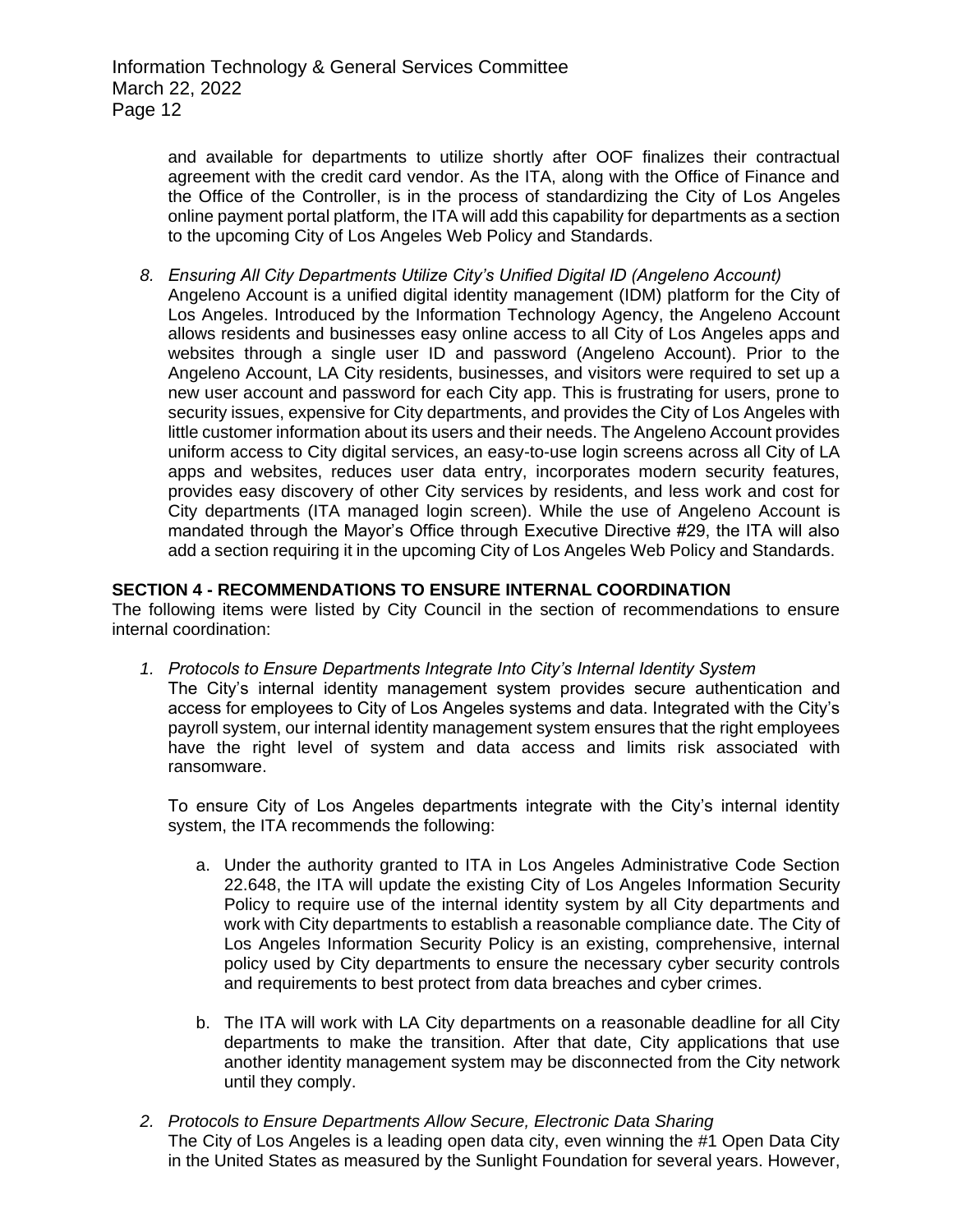equally important is the proper sharing of data between City of Los Angeles departments. Sharing the right data, at the right time, in a secure manner is fundamental to data-driven government and being a "smart city".

To ensure City of Los Angeles departments allow secure, electronic data sharing with each other, the ITA recommends the following:

- a. Under the authority granted to ITA in Los Angeles Administrative Code Section 22.648, the ITA will update the City of Los Angeles Information Security Policy to establish data sharing standards and require cross-department access to datasets that may be valuable to other departments for their operations.
- b. If a department does not comply with item #1, then the General Manager of the Information Technology Agency will instruct the General Manager of the relevant department to comply.
- c. If a department continues to not comply after item #2, then the General Manager of the Information Technology Agency will notify the Office of the Mayor.
- d. Buying and implementing a cloud-hosted City of Los Angeles Data Lake platform to facilitate secure data sharing, data analytics, and the responsible use of emerging technologies, such as artificial intelligence, process automation, and machine learning. The ITA would actively seek out useful datasets and work with City departments to integrate them onto this platform. Datasets that can be shared with the public (based on the City of Los Angeles Open Data Policy) will be automatically published on the LA City open data portal (Data.LACity.org). The cost of this proposed City of Los Angeles Data Lake is estimated to be \$16,000 per year.
- *3. Protocols to Ensure Departments Add Public Systems to Cyber Watch List*

The City of Los Angeles has made many advances in cybersecurity (employee training, email phishing tests, new security appliances, a Citywide Integrated Security Operations Center, etc.). In November 2019, the City of Los Angeles elevated its cybersecurity protections through unprecedented weekly vulnerability scans to identify cyber vulnerabilities before they are taken advantage of. Since that time, the average time for remediation of a critical or serious cyber vulnerability has dropped by over 30%. While the ITA can use some automated tools to ensure departments are putting their public facing apps, websites, and servers onto the Cyber Watch List for the weekly scans, ITA lacks the tools to identify all of these systems and relies on the compliance of City departments.

To ensure City of Los Angeles departments add their public facing apps, websites, and servers to the Cyber Watch List for weekly vulnerability scanning, the ITA recommends the following:

- a. Under the authority granted to ITA in Los Angeles Administrative Code Section 22.648, updating the City of Los Angeles Information Security Policy to require City departments to update the Cyber Watch List with their public facing apps, websites, and servers at least quarterly.
- b. If a department does not comply with item #1, then the General Manager of the Information Technology Agency will instruct the General Manager of the relevant department to comply immediately.